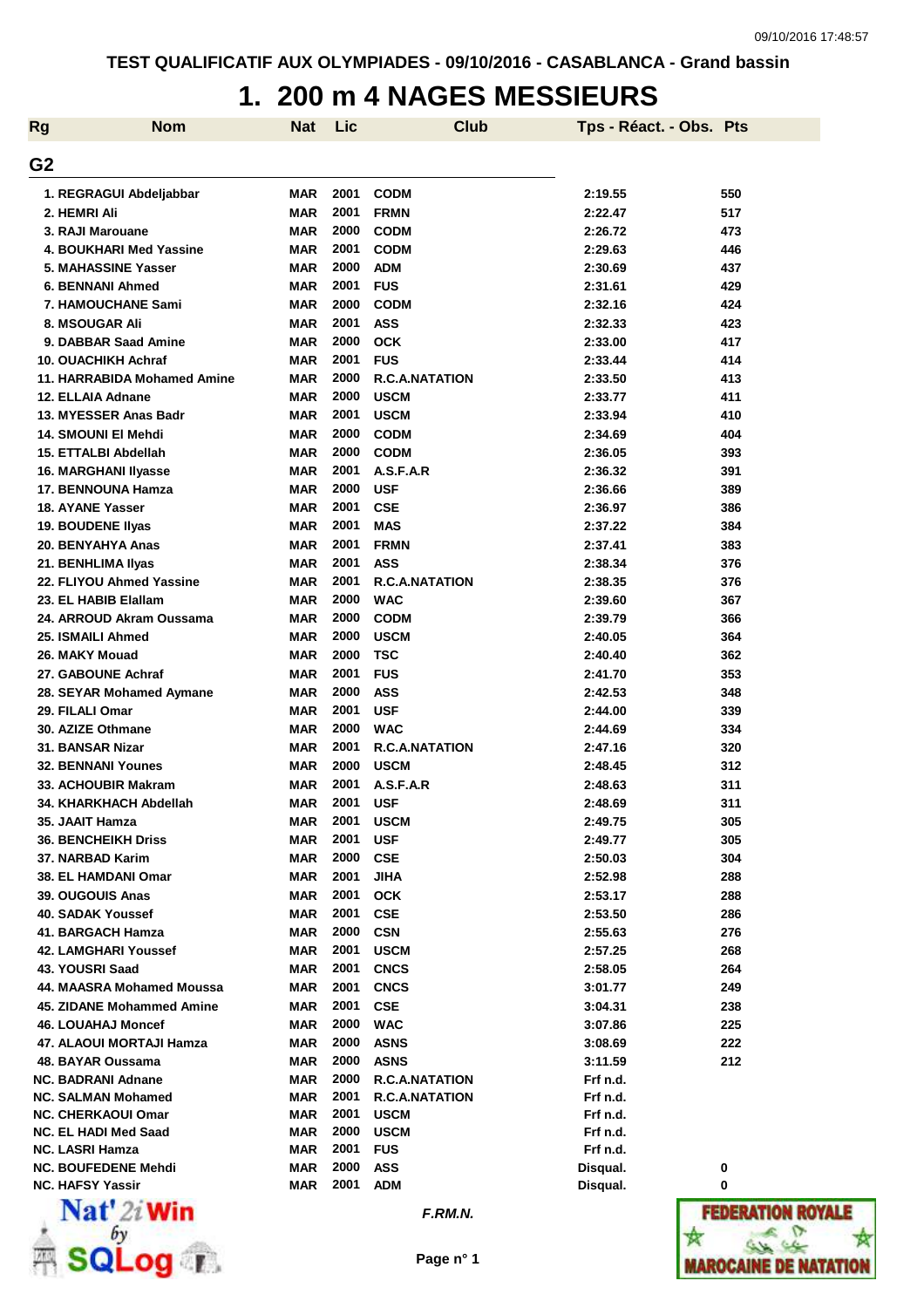### **1. 200 m 4 NAGES MESSIEURS**

| <b>Rg</b> | <b>Nom</b>                         | <b>Nat</b> | Lic  | <b>Club</b>           | Tps - Réact. - Obs. Pts |     |
|-----------|------------------------------------|------------|------|-----------------------|-------------------------|-----|
| G1        |                                    |            |      |                       |                         |     |
|           | 1. TIJARI Monssif Hamza            | <b>MAR</b> | 2002 | <b>CODM</b>           | 2:26.67                 | 474 |
|           | 2. ELMAHBOUBI Oussama              | <b>MAR</b> | 2002 | <b>ADM</b>            | 2:29.13                 | 450 |
|           | 3. KIBAL Sami                      | <b>MAR</b> | 2002 | <b>WAC</b>            | 2:33.80                 | 411 |
|           | 4. ZIANE Adam                      | <b>MAR</b> | 2002 | <b>CNCS</b>           | 2:35.00                 | 401 |
|           | 5. EL OMARI Yassine                | <b>MAR</b> | 2002 | <b>ACK</b>            | 2:39.53                 | 368 |
|           | 6. BENSALEH Mohamed Yassine        | <b>MAR</b> | 2002 | <b>FUS</b>            | 2:39.76                 | 366 |
|           | 7. EL MECHRAFI Ayman               | <b>MAR</b> | 2002 | <b>USCM</b>           | 2:40.38                 | 362 |
|           | 8. EL BADRE Azzedine               | <b>MAR</b> | 2003 | <b>CSE</b>            | 2:40.49                 | 361 |
|           | 9. MAMDOUH Abdelmoughit            | <b>MAR</b> | 2002 | <b>WAC</b>            | 2:40.53                 | 361 |
|           | <b>10. CHANNANI Mohamed Amine</b>  | <b>MAR</b> | 2002 | <b>CSE</b>            | 2:41.03                 | 358 |
|           | 11. AZHAR Idriss                   | <b>MAR</b> | 2003 | <b>R.C.A.NATATION</b> | 2:41.30                 | 356 |
|           | 12. KAMIL Ali                      | <b>MAR</b> | 2002 | <b>WAC</b>            | 2:43.16                 | 344 |
|           | 13. ZOUITEN Omar Ahmed             | <b>MAR</b> | 2002 | <b>MAS</b>            | 2:44.42                 | 336 |
|           | 14. DEQQAOUI Walid                 | <b>MAR</b> | 2003 | <b>USF</b>            | 2:45.84                 | 327 |
|           | 15. NAJIH Ouissam                  | <b>MAR</b> | 2002 | <b>KACM</b>           | 2:45.88                 | 327 |
|           | 16. MALKI Mohamed Taha             | <b>MAR</b> | 2003 | <b>USCM</b>           | 2:46.94                 | 321 |
|           | 17. SEDDOUK Adam                   | <b>MAR</b> | 2003 | <b>CODM</b>           | 2:47.04                 | 320 |
|           | 18. MEFETTAR Ayman                 | <b>MAR</b> | 2003 | <b>SNF</b>            | 2:48.88                 | 310 |
|           | <b>19. ELMAMOUN Yasser</b>         | <b>MAR</b> | 2003 | <b>CODM</b>           | 2:49.81                 | 305 |
|           | 20. EL MOUSSAMI Oussama            | <b>MAR</b> | 2003 | <b>CODM</b>           | 2:50.50                 | 301 |
|           | <b>21. HAITAM Monssif</b>          | <b>MAR</b> | 2002 | <b>OCK</b>            | 2:50.91                 | 299 |
|           | 22. BENADADA Adnane                | <b>MAR</b> | 2003 | <b>SNF</b>            | 2:52.65                 | 290 |
|           | 23. CHAFFAA Mohammed               | <b>MAR</b> | 2003 | <b>CSE</b>            | 2:53.13                 | 288 |
|           | 24. SELLEK Yassine                 | <b>MAR</b> | 2002 | <b>CSE</b>            | 2:53.22                 | 287 |
|           | 25. LEBIED Omar                    | <b>MAR</b> | 2002 | <b>CSN</b>            | 2:53.31                 | 287 |
|           | 26. OUAZANI CHAHDI Zohair          | <b>MAR</b> | 2002 | <b>FUS</b>            | 2:54.28                 | 282 |
|           | 27. MOUHIB Yahya                   | <b>MAR</b> | 2002 | <b>OCK</b>            | 2:54.59                 | 281 |
|           | 28. AMALI Zakariae                 | <b>MAR</b> | 2003 | <b>CODM</b>           | 2:55.13                 | 278 |
|           | 29. TAJEDDINE Aymen                | <b>MAR</b> | 2003 | <b>CNCS</b>           | 2:56.47                 | 272 |
|           | <b>30. QOUANANE Anas</b>           | <b>MAR</b> | 2003 | <b>JIHA</b>           | 2:57.08                 | 269 |
|           | 31. LAANAYA EI Mehdi               | <b>MAR</b> | 2003 | <b>TSC</b>            | 2:57.38                 | 268 |
|           | 32. BOUKHDIMI Yassir               | <b>MAR</b> | 2003 | <b>CODM</b>           | 2:57.59                 | 267 |
|           | 33. GHILANE ELHASSANI Abdelouarite | <b>MAR</b> | 2003 | <b>R.C.A.NATATION</b> | 2:59.28                 | 259 |
|           | 34. OUHAMMOUCH Mohamed Amine       | <b>MAR</b> | 2002 | <b>ADM</b>            | 3:01.19                 | 251 |
|           | 35. ZAHIDI Mounir                  | MAR        | 2002 | JIHA                  | 3:01.81                 | 248 |
|           | 36. EL BOURAKKADI Walid            | <b>MAR</b> | 2003 | <b>SNF</b>            | 3:02.41                 | 246 |
|           | 37. MAHLI Mohamed Amine            | <b>MAR</b> | 2003 | <b>R.C.A.NATATION</b> | 3:03.50                 | 242 |
|           | 38. BENJELLOUN Youssef             | MAR        | 2003 | <b>ADM</b>            | 3:04.00                 | 240 |
|           | 39. SAMRAH Sami                    | MAR        | 2003 | <b>CODM</b>           | 3:04.59                 | 237 |
|           | 40. BENJARY Abderrahmane           | MAR        | 2003 | <b>CSE</b>            | 3:06.13                 | 231 |
|           | 41. LAKHLALKI Saad                 | MAR        | 2002 | <b>CSE</b>            | 3:09.79                 | 218 |
|           | 42. MOUHOUBI Lounes                | MAR        | 2002 | <b>CMND</b>           | 3:11.06                 | 214 |
|           | 43. LAHLYAL Ahmed Moubarak         | MAR        | 2003 | <b>DHJ</b>            | 3:11.53                 | 212 |
|           | 44. RASSILI Aymen                  | MAR        | 2002 | <b>ASS</b>            | 3:16.14                 | 198 |
|           | 45. DEFAA Sami                     | MAR        | 2003 | <b>R.C.A.NATATION</b> | 3:16.38                 | 197 |
|           | 45. BELOUAD Achraf                 | MAR        | 2003 | <b>ADM</b>            | 3:16.38                 | 197 |
|           | 47. MAMI Mohamed Reda              | MAR        | 2002 | <b>TSC</b>            | 3:17.45                 | 194 |
|           | 48. EL AMARTI Hatim                | <b>MAR</b> | 2003 | <b>DHJ</b>            | 3:22.41                 | 180 |
|           | 49. ZANARI Mohamed Amine           | MAR        | 2002 | <b>TSC</b>            | 3:22.44                 | 180 |
|           | 50. KHOUBABA Mohamed Amine         | MAR        | 2003 | <b>CNCS</b>           | 3:25.88                 | 171 |
|           | 51. BAJJAJI Yahia                  | MAR        | 2003 | <b>R.C.A.NATATION</b> | 3:26.34                 | 170 |
|           | 52. ABIR Alaa                      | <b>MAR</b> | 2003 | <b>DHJ</b>            | 3:57.78                 | 111 |
|           | <b>NC. BELAFIA Adam</b>            | <b>MAR</b> | 2002 | <b>USCM</b>           | Frf n.d.                |     |
|           | <b>NC. ELBRIDI Yahya</b>           | <b>MAR</b> | 2003 | <b>USCM</b>           | Frf n.d.                |     |



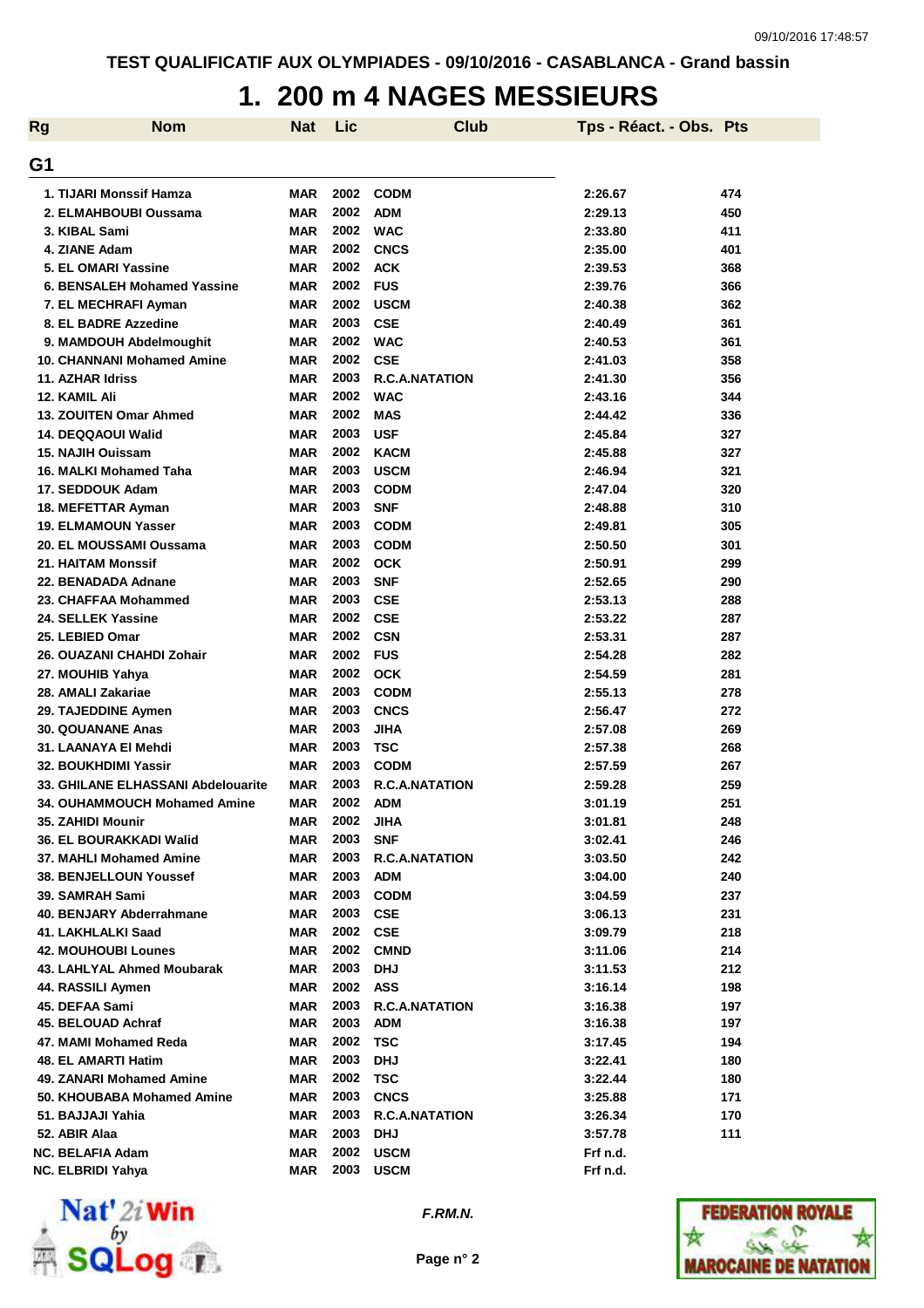## **1. 200 m 4 NAGES MESSIEURS**

| <b>Rg</b>               | <b>Nom</b>                  | <b>Nat</b> | <b>Lic</b> | Club        | Tps - Réact. - Obs. Pts |   |
|-------------------------|-----------------------------|------------|------------|-------------|-------------------------|---|
| G <sub>1</sub>          |                             |            |            |             |                         |   |
|                         | <b>NC. KARADA Youssef</b>   | <b>MAR</b> | 2003       | <b>CMND</b> | Dsg FD                  | 0 |
|                         | <b>NC. BAMHAOUED Ismail</b> | <b>MAR</b> | 2002       | A.S.F.A.R   | Disqual.                | 0 |
| <b>NC. SADIQUI Anir</b> |                             | <b>MAR</b> | 2003       | <b>USCM</b> | Disqual.                | 0 |
|                         | <b>NC. BENSALAH Mehdi</b>   | <b>MAR</b> | 2002       | <b>FUS</b>  | Disqual.                | 0 |
|                         | <b>NC. TAYEBI Soufiane</b>  | <b>MAR</b> | 2003       | <b>FUS</b>  | Disqual.                | 0 |



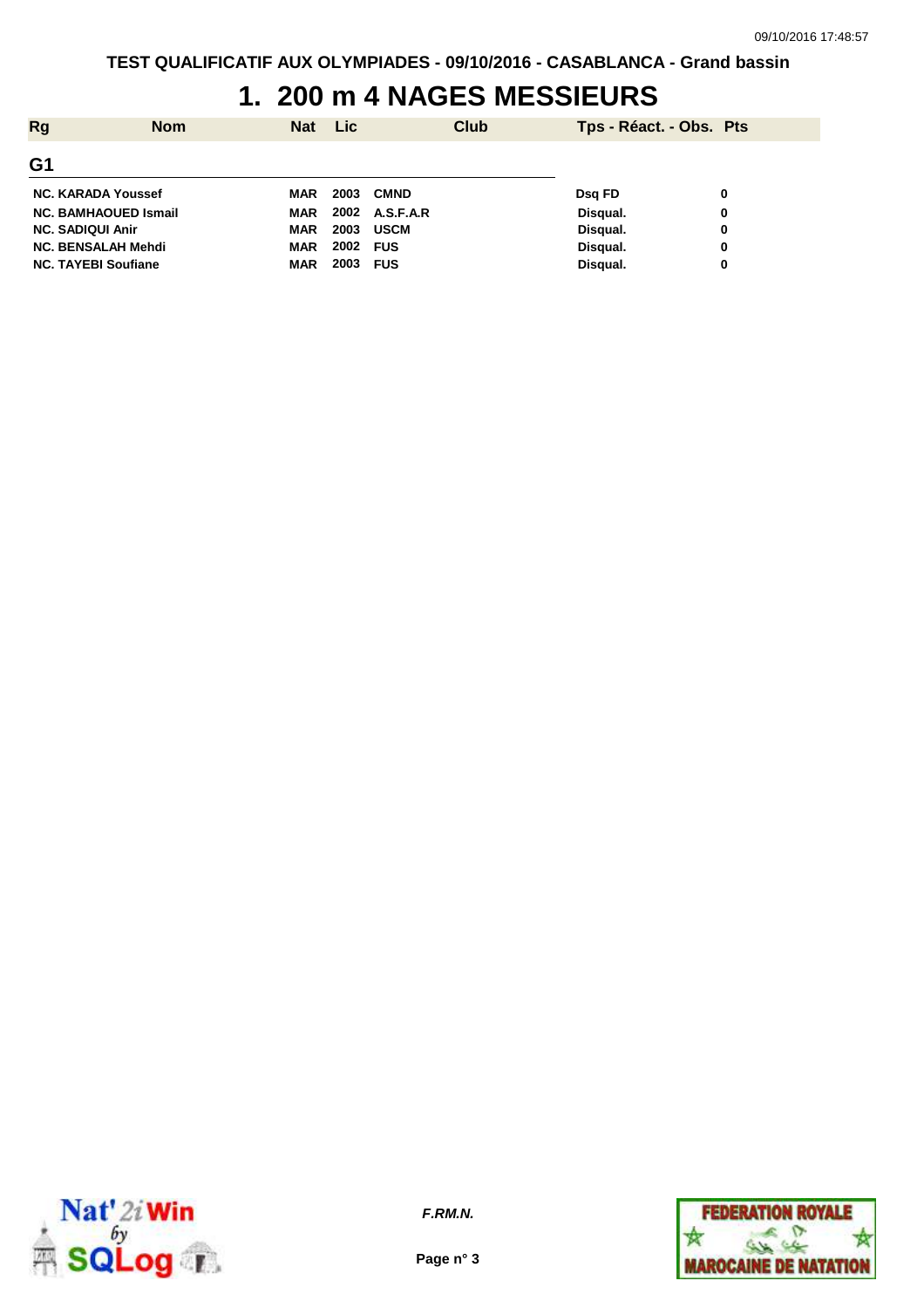#### **2. 200 m 4 NAGES DAMES**

| <b>Rg</b>      | <b>Nom</b>                     | <b>Nat</b> | Lic  | <b>Club</b>           | Tps - Réact. - Obs. Pts |     |
|----------------|--------------------------------|------------|------|-----------------------|-------------------------|-----|
| G <sub>2</sub> |                                |            |      |                       |                         |     |
|                | 1. FAHSI Hiba                  | <b>MAR</b> | 2001 | <b>OCK</b>            | 2:36.09                 | 527 |
|                | 2. BENBOUZIANE Hiba            | <b>MAR</b> | 2000 | <b>TSC</b>            | 2:41.98                 | 472 |
|                | 3. FAHSI Doha                  | <b>MAR</b> | 2001 | <b>OCK</b>            | 2:43.00                 | 463 |
|                | 4. MSELLEK Kenza               | <b>MAR</b> | 2000 | <b>TSC</b>            | 2:44.53                 | 450 |
|                | 5. DIOURI Rim                  | <b>MAR</b> | 2000 | <b>CODM</b>           | 2:44.61                 | 450 |
|                | <b>6. BOURBOUH Narjiss</b>     | <b>MAR</b> | 2001 | <b>FRMN</b>           | 2:44.63                 | 449 |
|                | 7. CHAARI Soukaina             | <b>MAR</b> | 2000 | A.S.F.A.R             | 2:45.63                 | 441 |
|                | 8. ELMACHRAFI Khaoula          | <b>MAR</b> | 2000 | <b>FRMN</b>           | 2:45.66                 | 441 |
|                | 9. IDRISSI Atar                | <b>MAR</b> | 2001 | <b>USCM</b>           | 2:53.04                 | 387 |
|                | 10. ZAKI Hajar                 | <b>MAR</b> | 2001 | <b>R.C.A.NATATION</b> | 2:55.47                 | 371 |
|                | 11. RHLIL Meryem               | <b>MAR</b> | 2001 | <b>CODM</b>           | 2:55.64                 | 370 |
|                | 12. OUFRID Oumnia              | <b>MAR</b> | 2001 | <b>CODM</b>           | 2:57.56                 | 358 |
|                | 13. RIMY Hiba                  | <b>MAR</b> | 2001 | <b>TSC</b>            | 2:57.97                 | 356 |
|                | <b>14. BENSALAH Mariam</b>     | <b>MAR</b> | 2001 | <b>ASS</b>            | 2:58.44                 | 353 |
|                | <b>15. BOURBOUH Nissrine</b>   | <b>MAR</b> | 2001 | <b>FRMN</b>           | 2:58.50                 | 353 |
|                | 16. AJDI Ayya                  | <b>MAR</b> | 2001 | <b>KACM</b>           | 3:00.83                 | 339 |
|                | <b>17. AKAOUCH Nissrine</b>    | <b>MAR</b> | 2001 | <b>CNCS</b>           | 3:03.06                 | 327 |
|                | 18. GHENI Fatima Zahra         | <b>MAR</b> | 2000 | A.S.F.A.R             | 3:03.53                 | 324 |
|                | 19. LAMGHARI Mariam            | <b>MAR</b> | 2000 | <b>OCK</b>            | 3:07.09                 | 306 |
|                | 20. EL HAOUAT Aya              | <b>MAR</b> | 2001 | <b>MAS</b>            | 3:11.04                 | 287 |
|                | 21. JEBRI Rim                  | <b>MAR</b> | 2001 | <b>R.C.A.NATATION</b> | 3:20.98                 | 247 |
|                | 22. KOUNNA Samia               | <b>MAR</b> | 2001 | <b>USCM</b>           | 3:27.28                 | 225 |
|                | 23. ZAARI JABRI Aya            | <b>MAR</b> | 2000 | <b>ASS</b>            | 3:33.16                 | 207 |
|                | 24. BOULAGRIATE Houda          | <b>MAR</b> | 2001 | <b>CNCS</b>           | 3:38.34                 | 192 |
|                | <b>NC. ARHZAN Salma</b>        | <b>MAR</b> | 2000 | <b>DHJ</b>            | Frf exc.                |     |
|                | <b>NC. RACHDI Hajar</b>        | <b>MAR</b> | 2000 | <b>TSC</b>            | Frf n.d.                |     |
|                | <b>NC. HOUSNI Sarah</b>        | <b>MAR</b> | 2001 | <b>ADM</b>            | Frf n.d.                |     |
|                | <b>NC. ALACHBILI Houda</b>     | <b>MAR</b> | 2000 | <b>WAC</b>            | Frf n.d.                |     |
| G1             |                                |            |      |                       |                         |     |
|                | 1. LAKNIT Hiba                 | <b>MAR</b> | 2002 | <b>CODM</b>           | 2:41.29                 | 478 |
|                | 1. EL ABBARI Hafsa             | <b>MAR</b> | 2002 | <b>OCK</b>            | 2:41.29                 | 478 |
|                | 3. SELLAFI Mariam              | <b>MAR</b> | 2002 | <b>OCK</b>            | 2:47.69                 | 425 |
|                | 4. DAHBANI Taghrid             | <b>MAR</b> | 2003 | <b>R.C.A.NATATION</b> | 2:47.72                 | 425 |
|                | 5. EL YOUSFI Salma             | MAR        | 2002 | <b>ADM</b>            | 2:48.88                 | 416 |
|                | 6. REGRAGUI Salma              | <b>MAR</b> | 2002 | <b>USF</b>            | 2:49.89                 | 409 |
|                | 7. EL ANOUAR Ayat Allah        | <b>MAR</b> | 2002 | <b>FUS</b>            | 2:51.06                 | 401 |
|                | 8. SOUIHEL Hiba                | <b>MAR</b> | 2003 | <b>WAC</b>            | 2:52.88                 | 388 |
|                | 9. SABER Hajar                 | <b>MAR</b> | 2003 | <b>CODM</b>           | 2:53.38                 | 385 |
|                | 10. YOUSRI Salma               | <b>MAR</b> | 2002 | <b>CNCS</b>           | 2:54.29                 | 379 |
|                | 11. BASKACH Imane              | <b>MAR</b> | 2003 | <b>USCM</b>           | 2:55.84                 | 369 |
|                | 12. ETTALBI Oumayma            | MAR        | 2003 | <b>CODM</b>           | 2:56.03                 | 368 |
|                | 13. BELRHITI Ayat Errahmane    | MAR        | 2002 | <b>ACK</b>            | 2:56.48                 | 365 |
|                | <b>14. GOURRAM Keltoum</b>     | MAR        | 2003 | <b>ADM</b>            | 2:57.29                 | 360 |
|                | <b>15. EL MOUJARRADE Douae</b> | <b>MAR</b> | 2003 | <b>SNF</b>            | 2:58.28                 | 354 |
|                | 16. ADIANNA Aya                | MAR        | 2002 | <b>SNF</b>            | 2:59.97                 | 344 |
|                | 17. MAHASSINE Samia            | <b>MAR</b> | 2003 | <b>ADM</b>            | 3:00.13                 | 343 |
|                | 18. AMMOUMOU Doaa              | MAR        | 2003 | <b>ACK</b>            | 3:00.70                 | 340 |
|                | <b>19. BOUJNANE Rim</b>        | MAR        | 2003 | <b>CSE</b>            | 3:02.44                 | 330 |
|                | 20. BOUSLIM Yasmine            | MAR        | 2002 | <b>TSC</b>            | 3:03.50                 | 324 |
|                | 21. AFIF Rim                   | <b>MAR</b> | 2002 | <b>TSC</b>            | 3:03.73                 | 323 |
|                | 22. OUAHMID Fatima Ezahra      | <b>MAR</b> | 2003 | <b>R.C.A.NATATION</b> | 3:04.13                 | 321 |
|                | 23. BENNANI Rim                | <b>MAR</b> | 2002 | <b>CODM</b>           | 3:04.20                 | 321 |
|                | 24. TAHIL Iness                | <b>MAR</b> | 2003 | <b>R.C.A.NATATION</b> | 3:05.88                 | 312 |



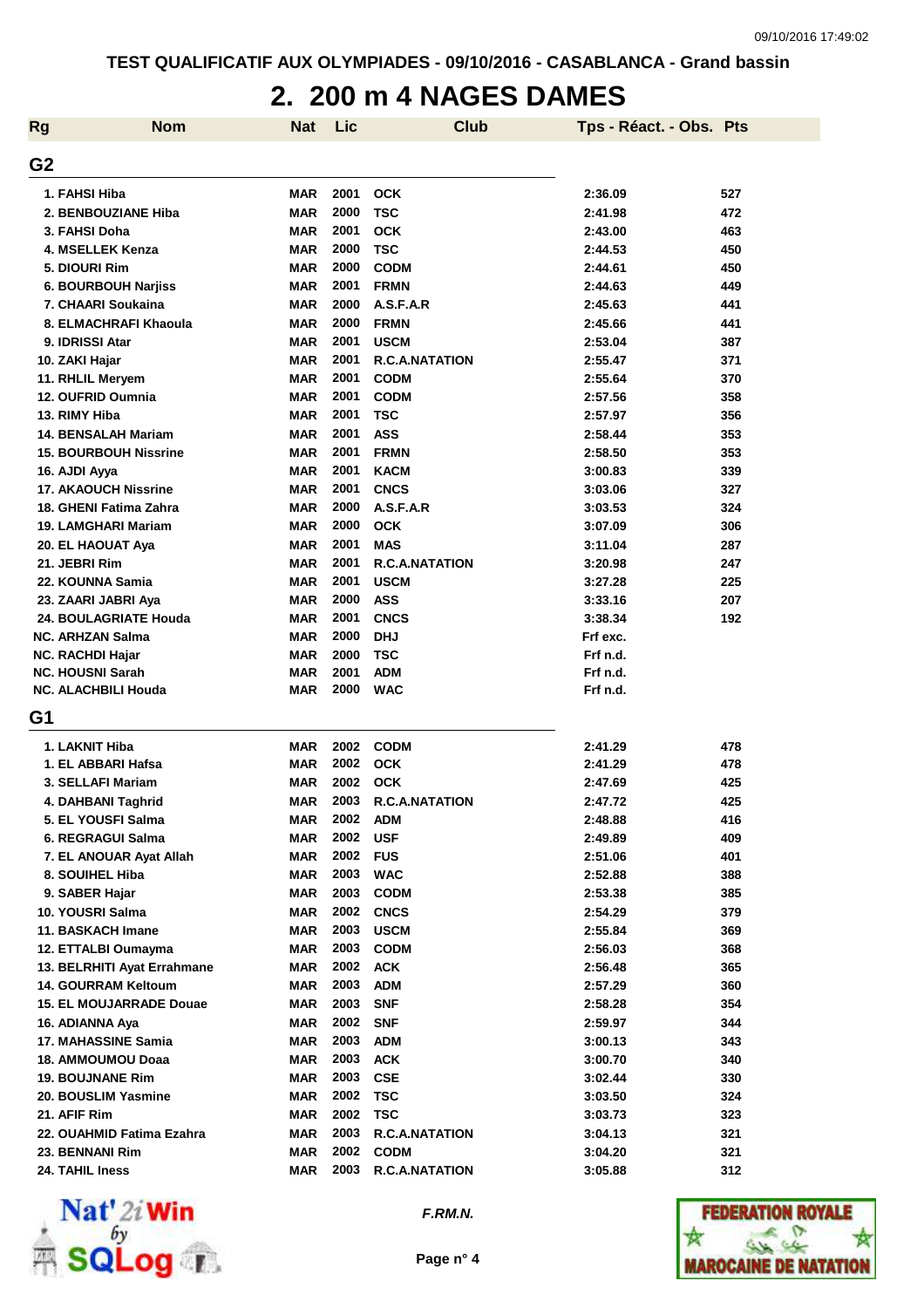### **2. 200 m 4 NAGES DAMES**

| <b>Rg</b> | <b>Nom</b>                       | <b>Nat</b> | Lic  | <b>Club</b> | Tps - Réact. - Obs. Pts |     |
|-----------|----------------------------------|------------|------|-------------|-------------------------|-----|
| G1        |                                  |            |      |             |                         |     |
|           | 25. BELAFKIH Nada                | <b>MAR</b> | 2002 | A.S.F.A.R   | 3:06.78                 | 308 |
|           | 26. BOUDRAR Basma                | <b>MAR</b> | 2003 | <b>CODM</b> | 3:10.13                 | 292 |
|           | 27. ANOUAR EL ALAMI Manal        | <b>MAR</b> | 2003 | <b>ADM</b>  | 3:10.59                 | 289 |
|           | 28. BAGHDAD Ghita                | <b>MAR</b> | 2002 | <b>CSN</b>  | 3:10.88                 | 288 |
|           | 29. MSOUGAR Nour El Houda        | <b>MAR</b> | 2003 | <b>ASS</b>  | 3:12.59                 | 281 |
|           | 30. LABYAD Rania                 | <b>MAR</b> | 2003 | <b>CSE</b>  | 3:15.00                 | 270 |
|           | 31. BERRADA Rime                 | <b>MAR</b> | 2003 | <b>FUS</b>  | 3:15.77                 | 267 |
|           | 32. ABOUMADI Salma               | <b>MAR</b> | 2002 | <b>WAC</b>  | 3:16.08                 | 266 |
|           | 33. EL AZHARI Zaineb             | <b>MAR</b> | 2003 | <b>FUS</b>  | 3:19.53                 | 252 |
|           | <b>34. BOUTALEB JOUTEI Ghita</b> | <b>MAR</b> | 2003 | <b>TSC</b>  | 3:21.54                 | 245 |
|           | 35. AMRANI Ghita                 | <b>MAR</b> | 2002 | <b>TSC</b>  | 3:22.03                 | 243 |
|           | 36. RATTAB Hiba Allah            | <b>MAR</b> | 2002 | <b>TSC</b>  | 3:23.50                 | 238 |
|           | 37. DAHO Malak                   | <b>MAR</b> | 2003 | <b>CNCS</b> | 3:25.72                 | 230 |
|           | 38. EL AWANE Hajar               | <b>MAR</b> | 2002 | <b>WAC</b>  | 3:29.09                 | 219 |
|           | 39. YAHIA Mayare                 | <b>MAR</b> | 2003 | <b>DHJ</b>  | 3:33.88                 | 205 |
|           | <b>NC. AMMOUMOU Hafssa</b>       | <b>MAR</b> | 2003 | <b>WAC</b>  | Frf n.d.                |     |
|           | <b>NC. BERRISSOUL Kawtar</b>     | <b>MAR</b> | 2002 | <b>WAC</b>  | Frf n.d.                |     |
|           | <b>NC. GAMRAOUI Dalia Wissal</b> | <b>MAR</b> | 2002 | <b>WAC</b>  | Frf n.d.                |     |
|           | <b>NC. LAMANE Yasmine</b>        | <b>MAR</b> | 2002 | <b>WAC</b>  | Frf n.d.                |     |
|           | <b>NC. KANDILI Imane</b>         | <b>MAR</b> | 2003 | <b>SNF</b>  | Dsq FD                  | 0   |



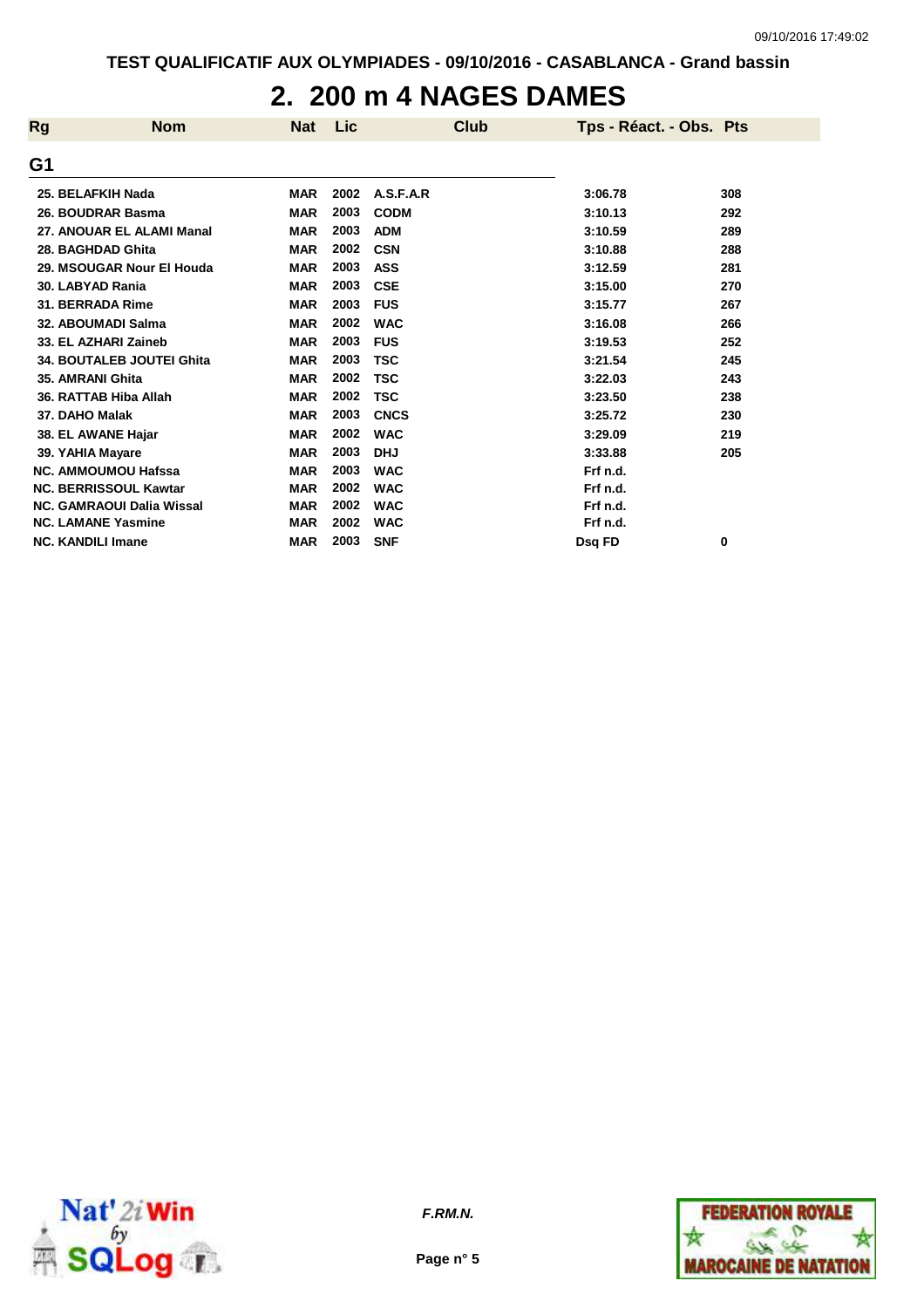# **3. 50 m DOS MESSIEURS**

| <b>Rg</b>      | <b>Nom</b>              | <b>Nat</b> | Lic  | <b>Club</b>           | Tps - Réact. - Obs. Pts |     |
|----------------|-------------------------|------------|------|-----------------------|-------------------------|-----|
| G <sub>2</sub> |                         |            |      |                       |                         |     |
|                | 1. REGRAGUI Abdeljabbar | <b>MAR</b> | 2001 | <b>CODM</b>           | 29.84                   | 523 |
|                | 2. MSOUGAR Ali          | <b>MAR</b> | 2001 | <b>ASS</b>            | 32.02                   | 423 |
|                | 3. BENYAHYA Anas        | <b>MAR</b> | 2001 | <b>FRMN</b>           | 32.25                   | 414 |
|                | 4. ACHOUBIR Makram      | <b>MAR</b> | 2001 | A.S.F.A.R             | 33.50                   | 369 |
|                | 5. MAKY Mouad           | <b>MAR</b> | 2000 | <b>TSC</b>            | 34.37                   | 342 |
|                | 5. EL HABIB Elallam     | <b>MAR</b> | 2000 | <b>WAC</b>            | 34.37                   | 342 |
|                | 7. ARROUD Akram Oussama | <b>MAR</b> | 2000 | <b>CODM</b>           | 35.06                   | 322 |
|                | 8. BAYAR Oussama        | <b>MAR</b> | 2000 | <b>ASNS</b>           | 37.05                   | 273 |
|                | <b>NC. LASRI Hamza</b>  | <b>MAR</b> | 2001 | <b>FUS</b>            | Frf n.d.                |     |
| G1             |                         |            |      |                       |                         |     |
|                | 1. ZIANE Adam           | <b>MAR</b> | 2002 | <b>CNCS</b>           | 33.15                   | 381 |
|                | 1. MAMDOUH Abdelmoughit | <b>MAR</b> | 2002 | <b>WAC</b>            | 33.15                   | 381 |
|                | 3. ZOUITEN Omar Ahmed   | <b>MAR</b> | 2002 | <b>MAS</b>            | 33.67                   | 364 |
|                | 4. NAJIH Ouissam        | <b>MAR</b> | 2002 | <b>KACM</b>           | 33.72                   | 362 |
|                | 5. MOUHIB Yahya         | <b>MAR</b> | 2002 | <b>OCK</b>            | 35.15                   | 320 |
|                | 6. SEDDOUK Adam         | <b>MAR</b> | 2003 | <b>CODM</b>           | 36.11                   | 295 |
|                | 7. AZHAR Idriss         | <b>MAR</b> | 2003 | <b>R.C.A.NATATION</b> | 36.25                   | 291 |
|                | 8. SELLEK Yassine       | <b>MAR</b> | 2002 | <b>CSE</b>            | 36.34                   | 289 |
|                | 9. ZANARI Mohamed Amine | <b>MAR</b> | 2002 | <b>TSC</b>            | 39.23                   | 230 |
|                | 10. MAMI Mohamed Reda   | <b>MAR</b> | 2002 | <b>TSC</b>            | 41.22                   | 198 |



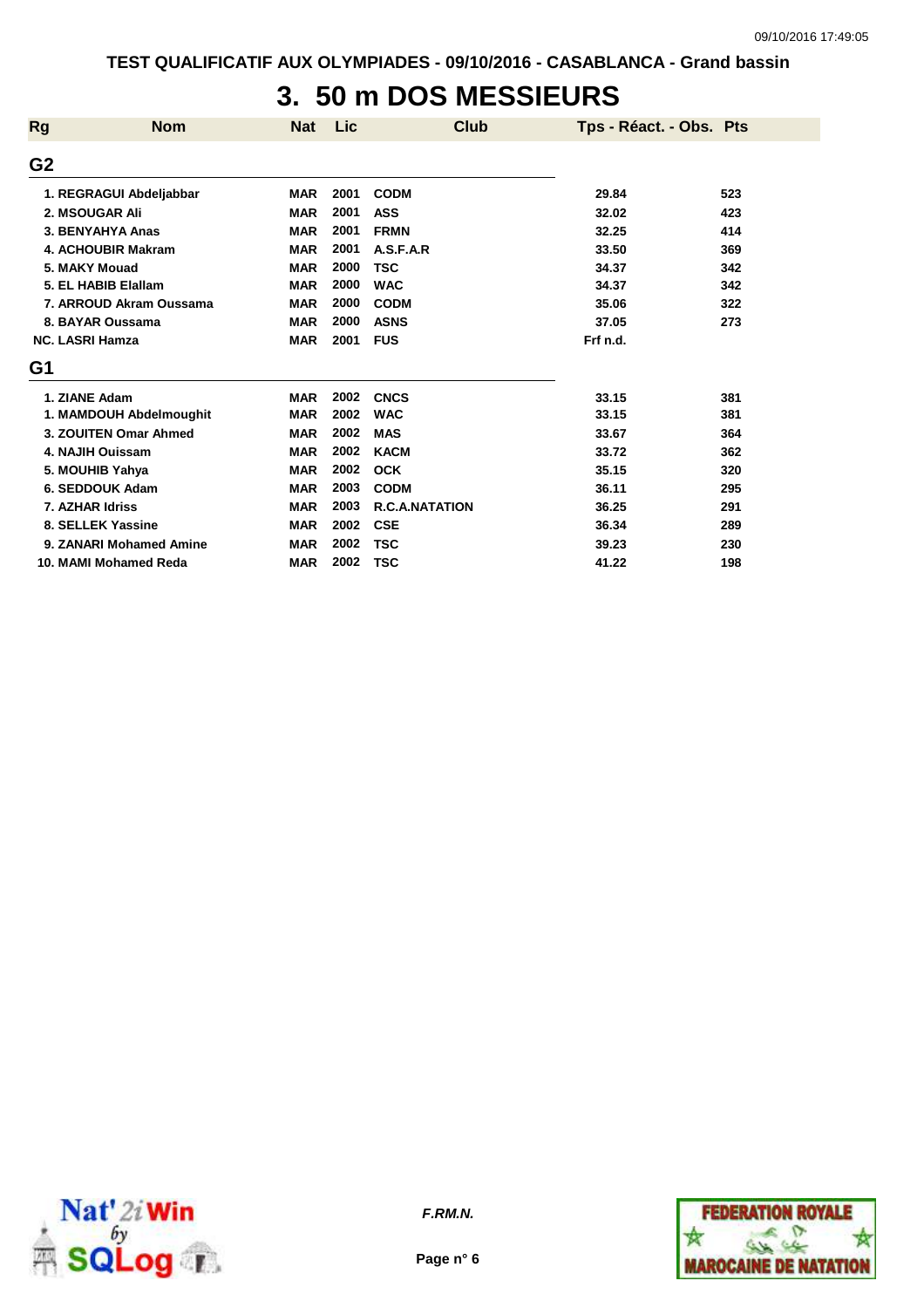# **4. 50 m DOS DAMES**

| <b>Rg</b>      | <b>Nom</b>                 | <b>Nat</b> | <b>Lic</b> | Club                  | Tps - Réact. - Obs. Pts |     |
|----------------|----------------------------|------------|------------|-----------------------|-------------------------|-----|
| G <sub>2</sub> |                            |            |            |                       |                         |     |
| 1. FAHSI Hiba  |                            | <b>MAR</b> | 2001       | <b>OCK</b>            | 33.63                   | 521 |
|                | 2. GHENI Fatima Zahra      | <b>MAR</b> | 2000       | A.S.F.A.R             | 36.84                   | 396 |
|                | 3. BENSALAH Mariam         | <b>MAR</b> | 2001       | <b>ASS</b>            | 38.00                   | 361 |
|                | 4. OUFRID Oumnia           | <b>MAR</b> | 2001       | <b>CODM</b>           | 38.89                   | 337 |
| 5. JEBRI Rim   |                            | <b>MAR</b> | 2001       | <b>R.C.A.NATATION</b> | 43.58                   | 239 |
| G1             |                            |            |            |                       |                         |     |
|                | 1. EL YOUSFI Salma         | <b>MAR</b> | 2002       | <b>ADM</b>            | 35.84                   | 430 |
|                | 2. BELRHITI Ayat Errahmane | <b>MAR</b> | 2002       | <b>ACK</b>            | 36.84                   | 396 |
| 3. SABER Hajar |                            | <b>MAR</b> | 2003       | <b>CODM</b>           | 38.13                   | 357 |
|                | 4. GOURRAM Keltoum         | <b>MAR</b> | 2003       | <b>ADM</b>            | 39.88                   | 312 |
|                | 5. BOUDRAR Basma           | <b>MAR</b> | 2003       | <b>CODM</b>           | 40.09                   | 307 |
|                | <b>NC. AMMOUMOU Hafssa</b> | <b>MAR</b> | 2003       | <b>WAC</b>            | Frf n.d.                |     |



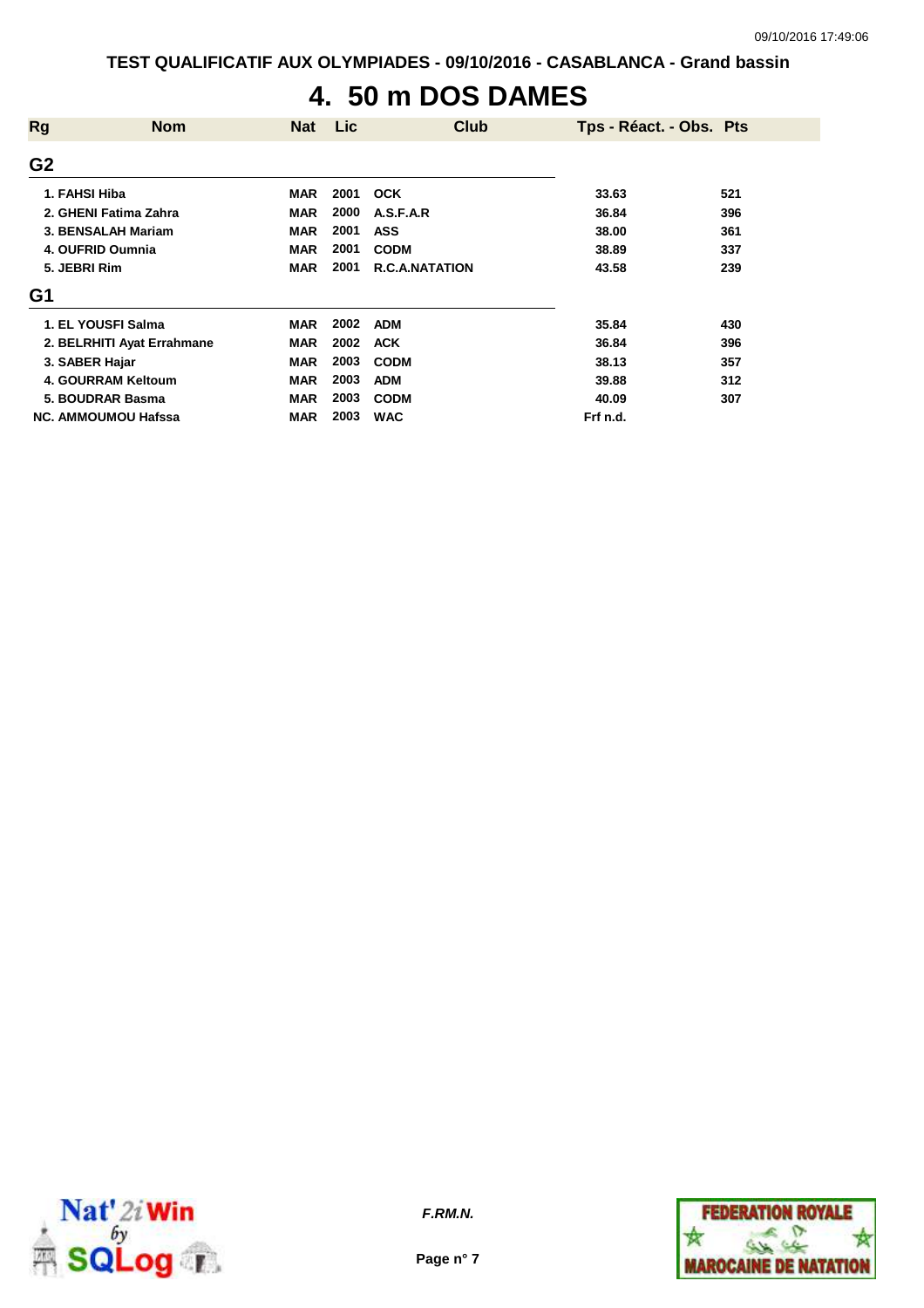## **5. 50 m BRASSE MESSIEURS**

| <b>Rg</b>      | <b>Nom</b>                  | <b>Nat</b> | Lic  | <b>Club</b>           | Tps - Réact. - Obs. Pts |     |
|----------------|-----------------------------|------------|------|-----------------------|-------------------------|-----|
| G <sub>2</sub> |                             |            |      |                       |                         |     |
|                | 1. FLIYOU Ahmed Yassine     | <b>MAR</b> | 2001 | <b>R.C.A.NATATION</b> | 32.03                   | 577 |
|                | 2. MARGHANI IIyasse         | <b>MAR</b> | 2001 | A.S.F.A.R             | 33.55                   | 502 |
|                | 2. BENNANI Ahmed            | <b>MAR</b> | 2001 | <b>FUS</b>            | 33.55                   | 502 |
|                | 4. ETTALBI Abdellah         | <b>MAR</b> | 2000 | <b>CODM</b>           | 34.19                   | 474 |
|                | 5. MAHASSINE Yasser         | <b>MAR</b> | 2000 | <b>ADM</b>            | 35.38                   | 428 |
|                | 6. RAJI Marouane            | <b>MAR</b> | 2000 | <b>CODM</b>           | 35.47                   | 425 |
|                | 7. OUGOUIS Anas             | <b>MAR</b> | 2001 | <b>OCK</b>            | 35.65                   | 418 |
|                | <b>8. BENNANI Younes</b>    | <b>MAR</b> | 2000 | <b>USCM</b>           | 35.89                   | 410 |
|                | 9. BOUFEDENE Mehdi          | <b>MAR</b> | 2000 | <b>ASS</b>            | 35.97                   | 407 |
|                | 9. ISMAILI Ahmed            | <b>MAR</b> | 2000 | <b>USCM</b>           | 35.97                   | 407 |
|                | 11. EL HAMDANI Omar         | <b>MAR</b> | 2001 | <b>JIHA</b>           | 37.81                   | 351 |
|                | 12. GABOUNE Achraf          | <b>MAR</b> | 2001 | <b>FUS</b>            | 40.44                   | 286 |
|                | <b>NC. BADRANI Adnane</b>   | <b>MAR</b> | 2000 | <b>R.C.A.NATATION</b> | Frf n.d.                |     |
|                | <b>NC. EL HADI Med Saad</b> | <b>MAR</b> | 2000 | <b>USCM</b>           | Frf n.d.                |     |
| G1             |                             |            |      |                       |                         |     |
|                | 1. MALKI Mohamed Taha       | <b>MAR</b> | 2003 | <b>USCM</b>           | 34.50                   | 462 |
|                | 2. EL BADRE Azzedine        | <b>MAR</b> | 2003 | <b>CSE</b>            | 35.53                   | 423 |
|                | 3. CHANNANI Mohamed Amine   | <b>MAR</b> | 2002 | <b>CSE</b>            | 37.40                   | 362 |
|                | 3. SAMRAH Sami              | <b>MAR</b> | 2003 | <b>CODM</b>           | 37.40                   | 362 |
|                | 5. LAKHLALKI Saad           | <b>MAR</b> | 2002 | <b>CSE</b>            | 38.80                   | 324 |
|                | 6. EL AMARTI Hatim          | <b>MAR</b> | 2003 | <b>DHJ</b>            | 44.52                   | 215 |
|                | 7. ABIR Alaa                | <b>MAR</b> | 2003 | <b>DHJ</b>            | 52.44                   | 131 |
|                | <b>NC. BAMHAOUED Ismail</b> | <b>MAR</b> | 2002 | A.S.F.A.R             | Frf n.d.                |     |



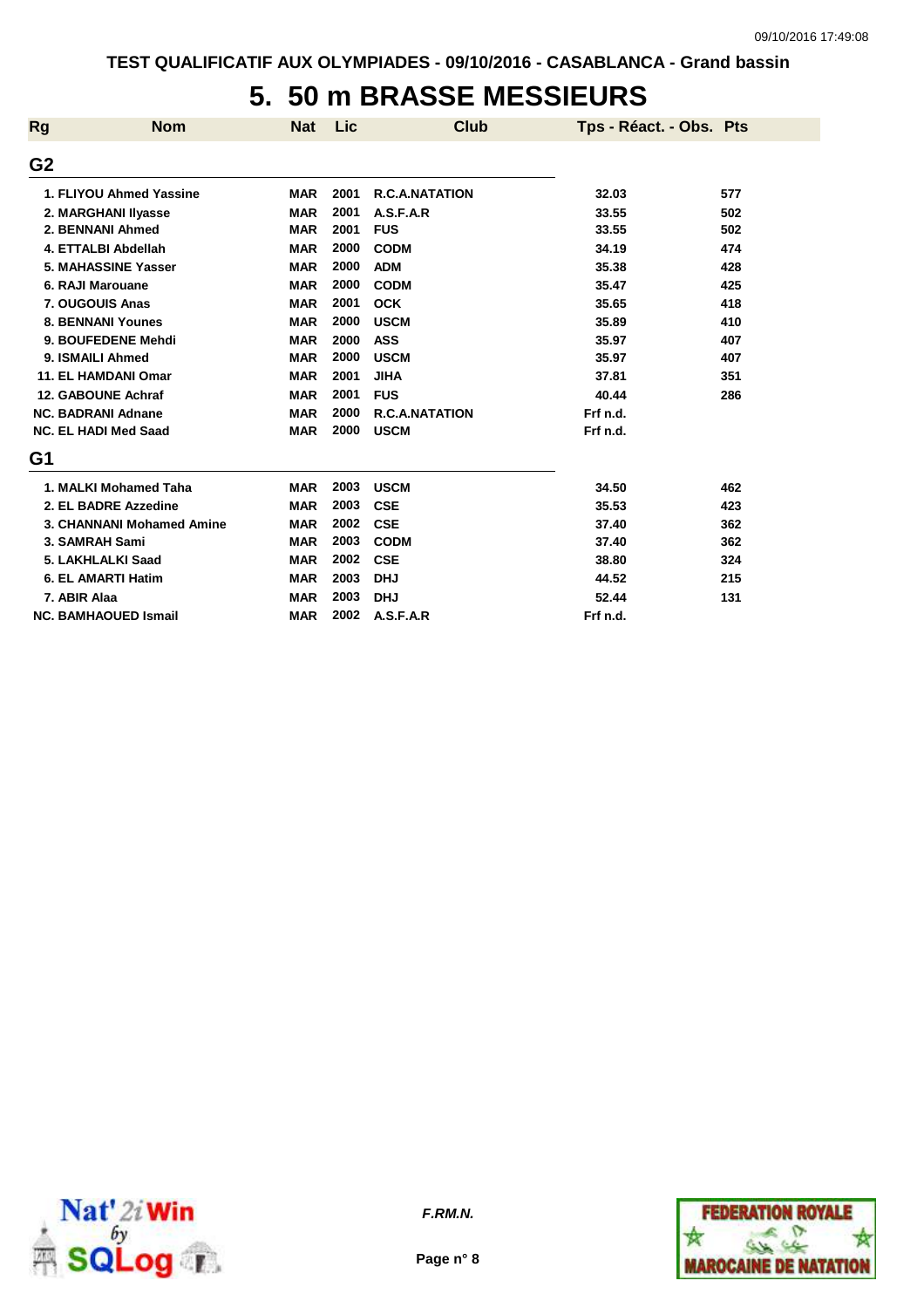## **6. 50 m BRASSE DAMES**

| <b>Rg</b>      | <b>Nom</b>                       | Nat        | Lic  | Club        | Tps - Réact. - Obs. Pts |     |
|----------------|----------------------------------|------------|------|-------------|-------------------------|-----|
| G <sub>2</sub> |                                  |            |      |             |                         |     |
|                | 1. BENBOUZIANE Hiba              | <b>MAR</b> | 2000 | <b>TSC</b>  | 38.53                   | 464 |
|                | 2. AJDI Ayya                     | <b>MAR</b> | 2001 | <b>KACM</b> | 40.03                   | 414 |
|                | 3. EL HAOUAT Aya                 | <b>MAR</b> | 2001 | <b>MAS</b>  | 43.37                   | 325 |
|                | 3. KOUNNA Samia                  | <b>MAR</b> | 2001 | <b>USCM</b> | 43.37                   | 325 |
|                | <b>5. AKAOUCH Nissrine</b>       | <b>MAR</b> | 2001 | <b>CNCS</b> | 44.07                   | 310 |
| G1             |                                  |            |      |             |                         |     |
|                | 1. LAKNIT Hiba                   | <b>MAR</b> | 2002 | <b>CODM</b> | 36.38                   | 552 |
|                | 2. BOUJNANE Rim                  | <b>MAR</b> | 2003 | <b>CSE</b>  | 42.79                   | 339 |
|                | 3. BOUSLIM Yasmine               | <b>MAR</b> | 2002 | <b>TSC</b>  | 44.16                   | 308 |
|                | 4. ADIANNA Aya                   | <b>MAR</b> | 2002 | <b>SNF</b>  | 45.45                   | 283 |
|                | 5. ANOUAR EL ALAMI Manal         | <b>MAR</b> | 2003 | <b>ADM</b>  | 46.94                   | 256 |
|                | 6. YAHIA Mayare                  | <b>MAR</b> | 2003 | <b>DHJ</b>  | 48.54                   | 232 |
|                | <b>NC. BERRISSOUL Kawtar</b>     | <b>MAR</b> | 2002 | <b>WAC</b>  | Frf n.d.                |     |
|                | <b>NC. GAMRAOUI Dalia Wissal</b> | <b>MAR</b> | 2002 | <b>WAC</b>  | Frf n.d.                |     |
|                | <b>NC. AMMOUMOU Doaa</b>         | <b>MAR</b> | 2003 | <b>ACK</b>  | Disqual.                | 0   |



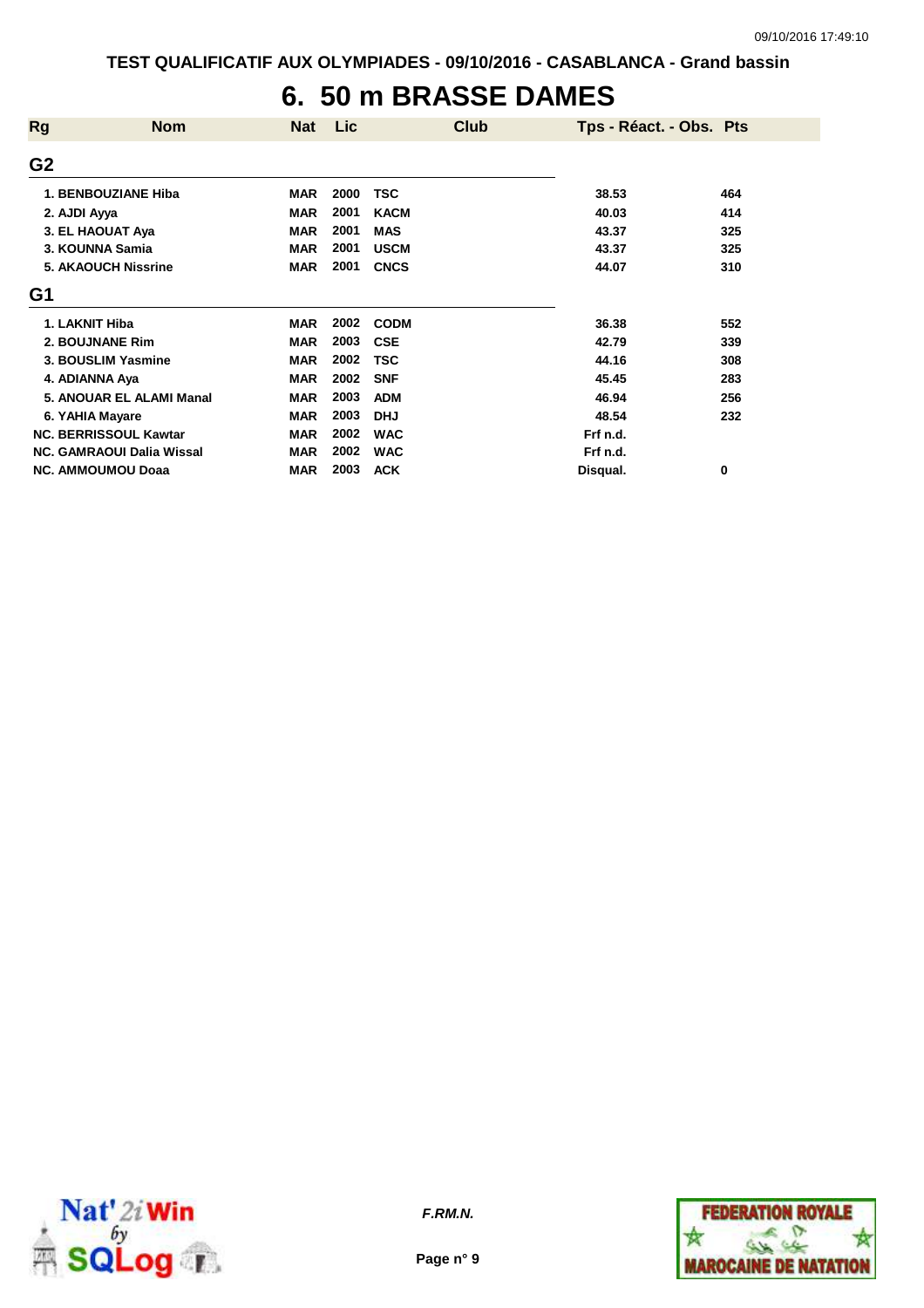# **7. 50 m PAPILLON MESSIEURS**

| <b>Rg</b>      | <b>Nom</b>                         | <b>Nat</b> | Lic  | Club        | Tps - Réact. - Obs. Pts |     |
|----------------|------------------------------------|------------|------|-------------|-------------------------|-----|
| G <sub>2</sub> |                                    |            |      |             |                         |     |
|                | 1. SMOUNI EI Mehdi                 | <b>MAR</b> | 2000 | <b>CODM</b> | 28.94                   | 465 |
|                | 2. MYESSER Anas Badr               | <b>MAR</b> | 2001 | <b>USCM</b> | 29.78                   | 427 |
|                | 3. AYANE Yasser                    | <b>MAR</b> | 2001 | <b>CSE</b>  | 29.94                   | 420 |
|                | 4. SEYAR Mohamed Aymane            | <b>MAR</b> | 2000 | <b>ASS</b>  | 30.16                   | 411 |
|                | 5. ALAOUI MORTAJI Hamza            | <b>MAR</b> | 2000 | <b>ASNS</b> | 30.33                   | 404 |
|                | 6. AZIZE Othmane                   | <b>MAR</b> | 2000 | <b>WAC</b>  | 31.88                   | 348 |
|                | 7. BARGACH Hamza                   | <b>MAR</b> | 2000 | <b>CSN</b>  | 32.25                   | 336 |
|                | 8. MAASRA Mohamed Moussa           | <b>MAR</b> | 2001 | <b>CNCS</b> | 36.26                   | 236 |
| G1             |                                    |            |      |             |                         |     |
|                | 1. ELMAHBOUBI Oussama              | <b>MAR</b> | 2002 | <b>ADM</b>  | 29.06                   | 460 |
|                | 2. TIJARI Monssif Hamza            | <b>MAR</b> | 2002 | <b>CODM</b> | 29.30                   | 448 |
|                | 3. KIBAL Sami                      | <b>MAR</b> | 2002 | <b>WAC</b>  | 29.97                   | 419 |
|                | <b>4. BENSALEH Mohamed Yassine</b> | <b>MAR</b> | 2002 | <b>FUS</b>  | 31.03                   | 377 |
|                | 5. KAMIL Ali                       | <b>MAR</b> | 2002 | <b>WAC</b>  | 31.07                   | 376 |
|                | 6. CHAFFAA Mohammed                | <b>MAR</b> | 2003 | <b>CSE</b>  | 31.72                   | 353 |
|                | 7. BENADADA Adnane                 | <b>MAR</b> | 2003 | <b>SNF</b>  | 31.78                   | 351 |
|                | 8. EL MOUSSAMI Oussama             | <b>MAR</b> | 2003 | <b>CODM</b> | 32.00                   | 344 |
|                | 9. LEBIED Omar                     | <b>MAR</b> | 2002 | <b>CSN</b>  | 32.78                   | 320 |
|                | 10. EL MECHRAFI Ayman              | <b>MAR</b> | 2002 | <b>USCM</b> | 32.85                   | 318 |
|                | <b>11. ELMAMOUN Yasser</b>         | <b>MAR</b> | 2003 | <b>CODM</b> | 33.13                   | 310 |
|                | 12. AMALI Zakariae                 | <b>MAR</b> | 2003 | <b>CODM</b> | 33.75                   | 293 |
|                | <b>13. BOUKHDIMI Yassir</b>        | <b>MAR</b> | 2003 | <b>CODM</b> | 34.54                   | 273 |
|                | <b>14. OUAZANI CHAHDI Zohair</b>   | <b>MAR</b> | 2002 | <b>FUS</b>  | 35.19                   | 259 |



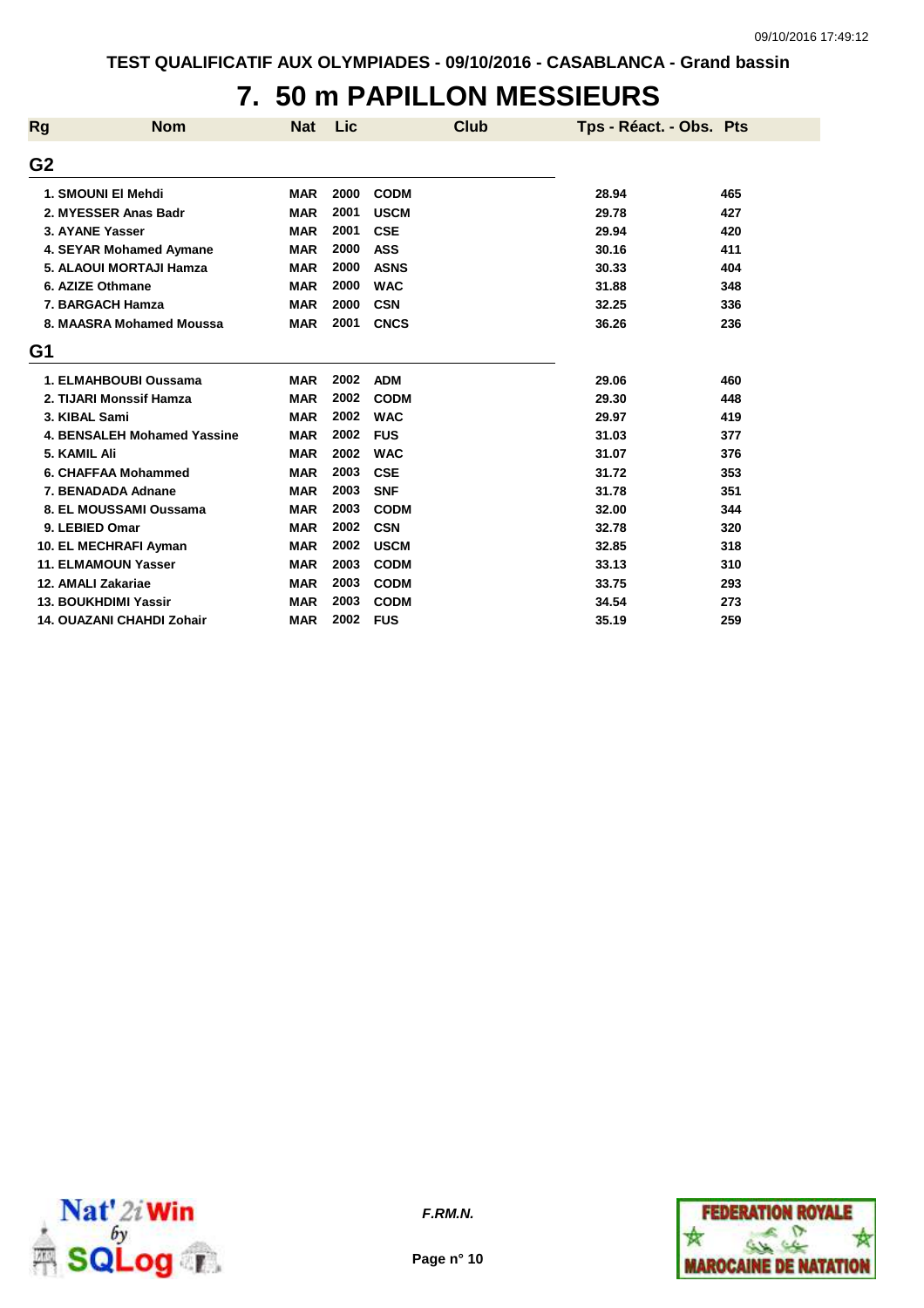## **8. 50 m PAPILLON DAMES**

| <b>Rg</b>      | <b>Nom</b>                  | <b>Nat</b> | Lic  | Club                  | Tps - Réact. - Obs. Pts |     |
|----------------|-----------------------------|------------|------|-----------------------|-------------------------|-----|
| G <sub>2</sub> |                             |            |      |                       |                         |     |
|                | 1. BOURBOUH Narjiss         | <b>MAR</b> | 2001 | <b>FRMN</b>           | 31.69                   | 458 |
| 2. RIMY Hiba   |                             | <b>MAR</b> | 2001 | <b>TSC</b>            | 33.00                   | 405 |
|                | 3. RHLIL Meryem             | <b>MAR</b> | 2001 | <b>CODM</b>           | 33.22                   | 397 |
|                | <b>4. BOURBOUH Nissrine</b> | <b>MAR</b> | 2001 | <b>FRMN</b>           | 34.72                   | 348 |
|                | <b>NC. HOUSNI Sarah</b>     | <b>MAR</b> | 2001 | <b>ADM</b>            | Frf n.d.                |     |
|                | <b>NC. ALACHBILI Houda</b>  | <b>MAR</b> | 2000 | <b>WAC</b>            | Frf n.d.                |     |
| G1             |                             |            |      |                       |                         |     |
|                | 1. EL ABBARI Hafsa          | <b>MAR</b> | 2002 | <b>OCK</b>            | 31.73                   | 456 |
|                | 2. DAHBANI Taghrid          | <b>MAR</b> | 2003 | <b>R.C.A.NATATION</b> | 31.91                   | 448 |
|                | 3. SELLAFI Mariam           | <b>MAR</b> | 2002 | <b>OCK</b>            | 32.69                   | 417 |
|                | 4. YOUSRI Salma             | <b>MAR</b> | 2002 | <b>CNCS</b>           | 34.00                   | 371 |
|                | 5. EL MOUJARRADE Douae      | <b>MAR</b> | 2003 | <b>SNF</b>            | 34.08                   | 368 |
|                | 6. EL ANOUAR Ayat Allah     | <b>MAR</b> | 2002 | <b>FUS</b>            | 34.53                   | 354 |
|                | 7. BELAFKIH Nada            | <b>MAR</b> | 2002 | A.S.F.A.R             | 35.34                   | 330 |
|                | 8. BASKACH Imane            | <b>MAR</b> | 2003 | <b>USCM</b>           | 35.52                   | 325 |
|                | 9. SOUIHEL Hiba             | <b>MAR</b> | 2003 | <b>WAC</b>            | 36.41                   | 302 |
|                | 10. AMRANI Ghita            | <b>MAR</b> | 2002 | <b>TSC</b>            | 39.51                   | 236 |
| 11. DAHO Malak |                             | <b>MAR</b> | 2003 | <b>CNCS</b>           | 40.31                   | 222 |
|                | 12. EL AWANE Haiar          | <b>MAR</b> | 2002 | <b>WAC</b>            | 43.50                   | 177 |



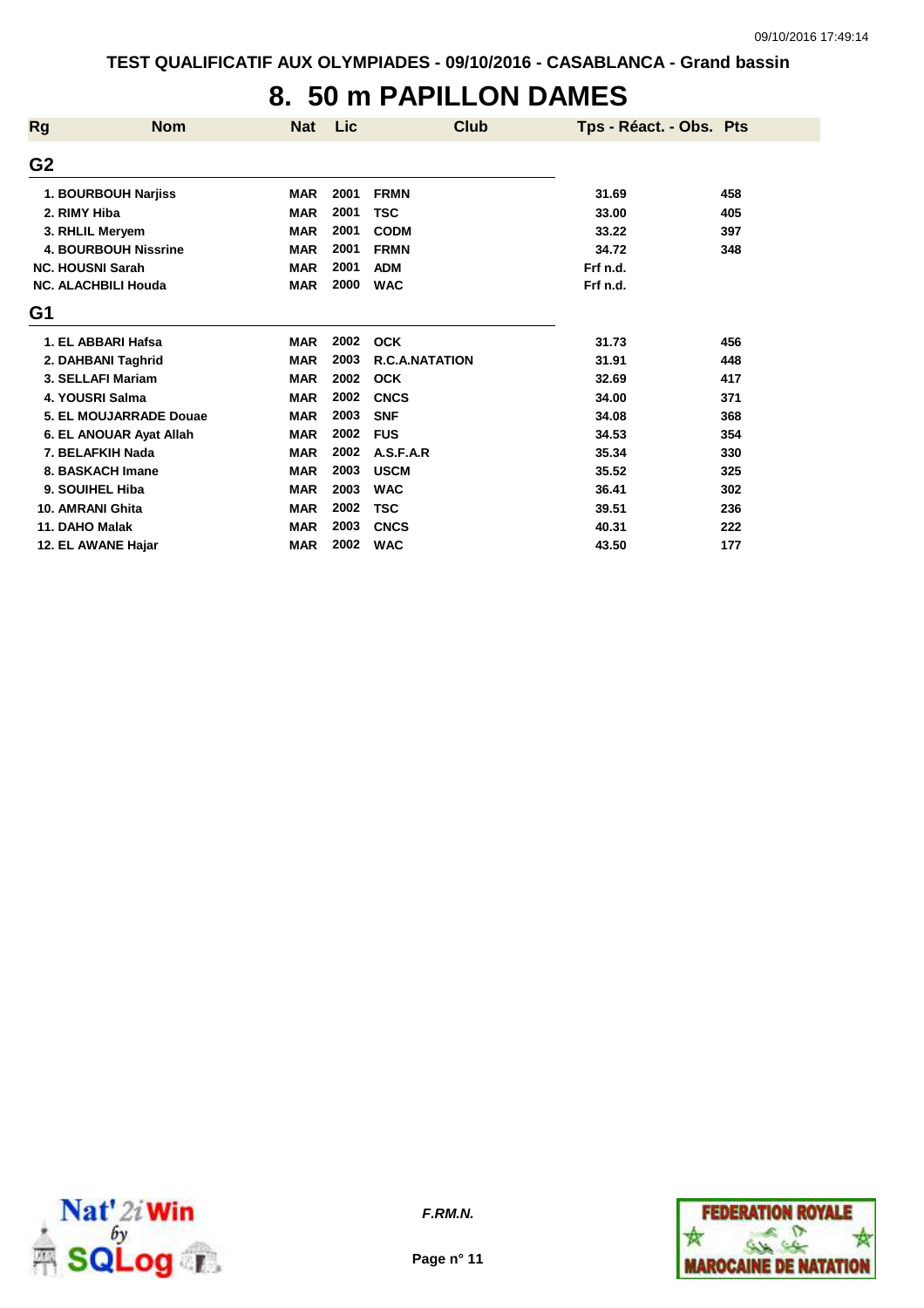#### **9. 50 m NAGE LIBRE MESSIEURS**

| <b>Rg</b>      | <b>Nom</b>                                | <b>Nat</b> | Lic  | <b>Club</b>           | Tps - Réact. - Obs. Pts |     |
|----------------|-------------------------------------------|------------|------|-----------------------|-------------------------|-----|
| G <sub>2</sub> |                                           |            |      |                       |                         |     |
|                | 1. BANSAR Nizar                           | <b>MAR</b> | 2001 | <b>R.C.A.NATATION</b> | 26.19                   | 509 |
|                | 1. ELLAIA Adnane                          | <b>MAR</b> | 2000 | <b>USCM</b>           | 26.19                   | 509 |
|                | <b>1. HAMOUCHANE Sami</b>                 | <b>MAR</b> | 2000 | <b>CODM</b>           | 26.19                   | 509 |
|                | 4. BOUKHARI Med Yassine                   | <b>MAR</b> | 2001 | <b>CODM</b>           | 26.23                   | 506 |
|                | 5. HEMRI Ali                              | <b>MAR</b> | 2001 | <b>FRMN</b>           | 26.34                   | 500 |
|                | 6. OUACHIKH Achraf                        | <b>MAR</b> | 2001 | <b>FUS</b>            | 26.90                   | 469 |
|                | 7. DABBAR Saad Amine                      | <b>MAR</b> | 2000 | <b>OCK</b>            | 27.06                   | 461 |
|                | 8. BOUDENE Ilyas                          | <b>MAR</b> | 2001 | <b>MAS</b>            | 27.50                   | 439 |
|                | 9. BENNOUNA Hamza                         | <b>MAR</b> | 2000 | <b>USF</b>            | 27.63                   | 433 |
|                | 9. HARRABIDA Mohamed Amine                | <b>MAR</b> | 2000 | <b>R.C.A.NATATION</b> | 27.63                   | 433 |
|                | 11. BENHLIMA Ilyas                        | <b>MAR</b> | 2001 | <b>ASS</b>            | 27.90                   | 421 |
|                | 12. JAAIT Hamza                           | <b>MAR</b> | 2001 | <b>USCM</b>           | 28.22                   | 407 |
|                | <b>13. BENCHEIKH Driss</b>                | <b>MAR</b> | 2001 | <b>USF</b>            | 28.84                   | 381 |
|                | <b>14. LAMGHARI Youssef</b>               | <b>MAR</b> | 2001 | <b>USCM</b>           | 29.16                   | 368 |
|                | 15. NARBAD Karim                          | <b>MAR</b> | 2000 | <b>CSE</b>            | 29.38                   | 360 |
|                | 16. FILALI Omar                           | <b>MAR</b> | 2001 | <b>USF</b>            | 29.68                   | 349 |
|                | 17. SADAK Youssef                         | <b>MAR</b> | 2001 | <b>CSE</b>            | 30.22                   | 331 |
|                | 18. HAFSY Yassir                          | <b>MAR</b> | 2001 | <b>ADM</b>            | 30.51                   | 322 |
|                | <b>19. LOUAHAJ Moncef</b>                 | <b>MAR</b> | 2000 | <b>WAC</b>            | 30.69                   | 316 |
|                | 20. ZIDANE Mohammed Amine                 | <b>MAR</b> | 2001 | <b>CSE</b>            | 31.03                   | 306 |
|                | 21. YOUSRI Saad                           | <b>MAR</b> | 2001 | <b>CNCS</b>           | 31.25                   | 299 |
|                | <b>NC. SALMAN Mohamed</b>                 | <b>MAR</b> | 2001 | <b>R.C.A.NATATION</b> | Frf n.d.                |     |
|                | <b>NC. CHERKAOUI Omar</b>                 | <b>MAR</b> | 2001 | <b>USCM</b>           | Frf n.d.                |     |
|                | NC. KHARKHACH Abdellah                    | <b>MAR</b> | 2001 | <b>USF</b>            | <b>Abandon</b>          | 0   |
| G1             |                                           |            |      |                       |                         |     |
|                | 1. EL OMARI Yassine                       | <b>MAR</b> | 2002 | <b>ACK</b>            | 26.95                   | 467 |
|                | 2. HAITAM Monssif                         | <b>MAR</b> | 2002 | <b>OCK</b>            | 28.36                   | 401 |
|                | 3. DEQQAOUI Walid                         | <b>MAR</b> | 2003 | <b>USF</b>            | 28.53                   | 393 |
|                | 4. SADIQUI Anir                           | <b>MAR</b> | 2003 | <b>USCM</b>           | 28.84                   | 381 |
|                | <b>5. MOUHOUBI Lounes</b>                 | <b>MAR</b> | 2002 | <b>CMND</b>           | 30.00                   | 338 |
|                | <b>6. QOUANANE Anas</b>                   | <b>MAR</b> | 2003 | <b>JIHA</b>           | 30.38                   | 326 |
|                | 7. KARADA Youssef                         | <b>MAR</b> | 2003 | <b>CMND</b>           | 30.93                   | 309 |
|                | 8. TAJEDDINE Aymen                        | <b>MAR</b> | 2003 | <b>CNCS</b>           | 30.97                   | 307 |
|                | 9. MEFETTAR Ayman                         | MAR        | 2003 | <b>SNF</b>            | 31.01                   | 306 |
|                | 10. LAANAYA EI Mehdi                      | MAR        | 2003 | <b>TSC</b>            | 31.05                   | 305 |
|                | <b>11. BENJELLOUN Youssef</b>             | <b>MAR</b> | 2003 | <b>ADM</b>            | 31.06                   | 305 |
|                | 11. OUHAMMOUCH Mohamed Amine              | MAR        | 2002 | <b>ADM</b>            | 31.06                   | 305 |
|                | 13. BENSALAH Mehdi                        | <b>MAR</b> | 2002 | <b>FUS</b>            | 31.46                   | 293 |
|                | 14. EL BOURAKKADI Walid                   | <b>MAR</b> | 2003 | <b>SNF</b>            | 31.55                   | 291 |
|                | 15. BELOUAD Achraf                        | <b>MAR</b> | 2003 | <b>ADM</b>            | 31.66                   | 288 |
|                | 16. ZAHIDI Mounir                         | <b>MAR</b> | 2002 | <b>JIHA</b>           | 31.76                   | 285 |
|                | <b>17. GHILANE ELHASSANI Abdelouarite</b> | <b>MAR</b> | 2003 | <b>R.C.A.NATATION</b> | 31.82                   | 283 |
|                | 18. BENJARY Abderrahmane                  | <b>MAR</b> | 2003 | <b>CSE</b>            | 31.91                   | 281 |
|                | 19. MAHLI Mohamed Amine                   | <b>MAR</b> | 2003 | <b>R.C.A.NATATION</b> | 32.63                   | 263 |
|                | 20. KHOUBABA Mohamed Amine                | <b>MAR</b> | 2003 | <b>CNCS</b>           | 33.31                   | 247 |
|                | 21. LAHLYAL Ahmed Moubarak                | <b>MAR</b> | 2003 | <b>DHJ</b>            | 33.66                   | 239 |
|                | 22. TAYEBI Soufiane                       | <b>MAR</b> | 2003 | <b>FUS</b>            | 33.79                   | 237 |
|                | 23. DEFAA Sami                            | <b>MAR</b> | 2003 | <b>R.C.A.NATATION</b> | 34.04                   | 231 |
|                | 24. RASSILI Aymen                         | <b>MAR</b> | 2002 | ASS                   | 34.47                   | 223 |
|                | 25. BAJJAJI Yahia                         | <b>MAR</b> | 2003 | <b>R.C.A.NATATION</b> | 36.16                   | 193 |
|                | <b>NC. ELBRIDI Yahya</b>                  | <b>MAR</b> | 2003 | <b>USCM</b>           | Frf n.d.                |     |